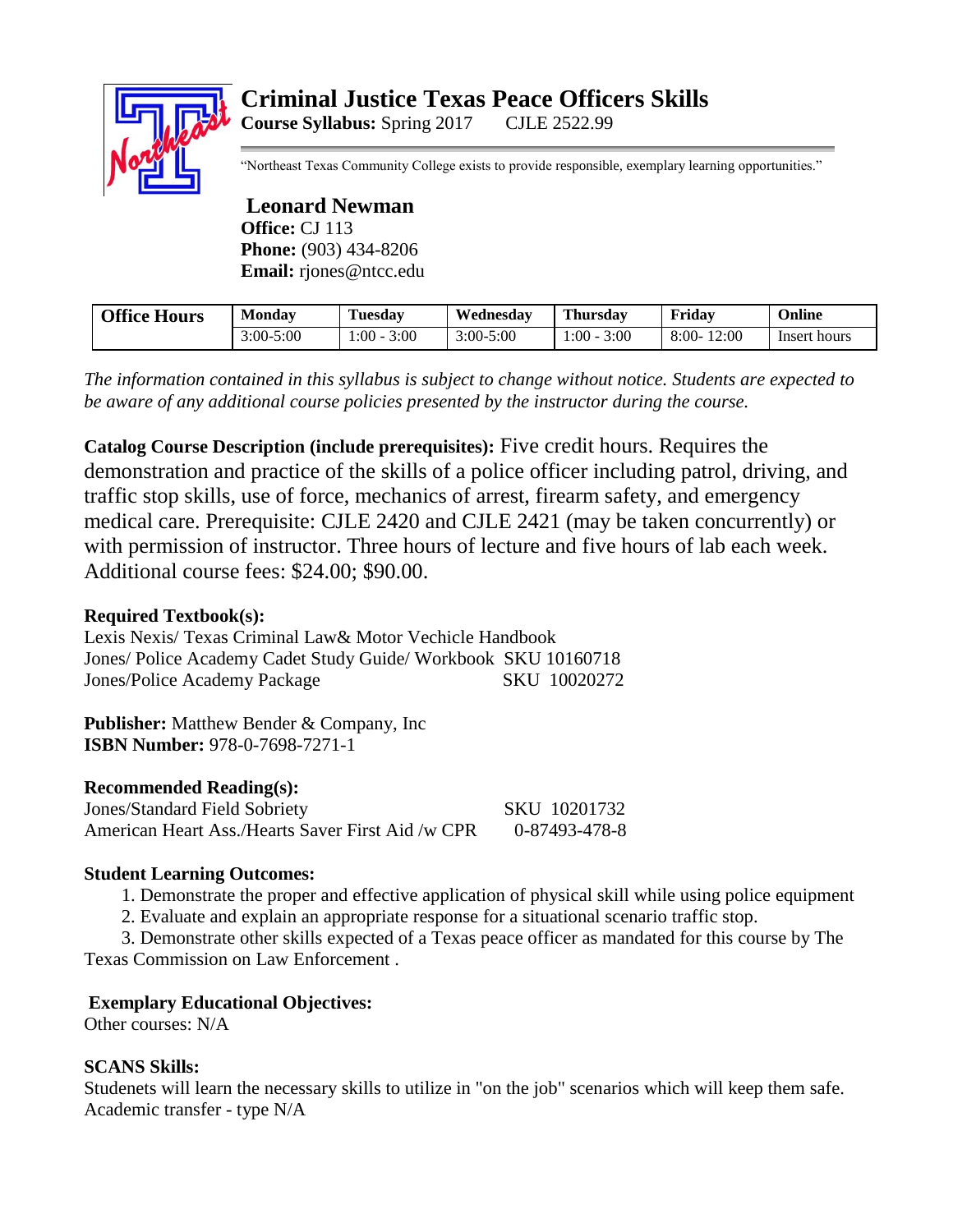#### **Lectures & Discussions:**

Two hours of lecture a week and five hours of lab each week.

#### **Evaluation/Grading Policy:**

**Tests/Exams:** All Multiple Choice

#### **Assignments:**

#### **Other Course Requirements:**

All Cadets will need Scantrons for taking tests, as well as amonition.

#### **Student Responsibilities/Expectations:**

Cadets must be in Uniform at all times, unless otherwise directed so.

#### **NTCC Academic Honesty Statement:**

"Students are expected to complete course work in an honest manner, using their intellects and resources designated as allowable by the course instructor. Students are responsible for addressing questions about allowable resources with the course instructor. NTCC upholds the highest standards of academic integrity. This course will follow the NTCC Academic Honesty policy stated in the Student Handbook."

#### **Academic Ethics**

The college expects all students to engage in academic pursuits in a manner that is beyond reproach. Students are expected to maintain complete honesty and integrity in their academic pursuit. Academic dishonesty such as cheating, plagiarism, and collusion is unacceptable and may result in disciplinary action. Refer to the student handbook for more information on this subject.

#### **ADA Statement:**

It is the policy of NTCC to provide reasonable accommodations for qualified individuals who are students with disabilities. This College will adhere to all applicable federal, state, and local laws, regulations, and guidelines with respect to providing reasonable accommodations as required to afford equal educational opportunity. It is the student's responsibility to arrange an appointment with a College counselor to obtain a Request for Accommodations form. For more information, please refer to the NTCC Catalog or Student Handbook.

#### **Family Educational Rights And Privacy Act** (**Ferpa**):

The Family Educational Rights and Privacy Act (FERPA) is a federal law that protects the privacy of student education records. The law applies to all schools that receive funds under an applicable program of the U.S. Department of Education. FERPA gives parents certain rights with respect to their children's educational records. These rights transfer to the student when he or she attends a school beyond the high school level. Students to whom the rights have transferred are considered "eligible students." In essence, a parent has no legal right to obtain information concerning the child's college records without the written consent of the student. In compliance with FERPA, information classified as "directory information" may be released to the general public without the written consent of the student unless the student makes a request in writing. Directory information is defined as: the student's name, permanent